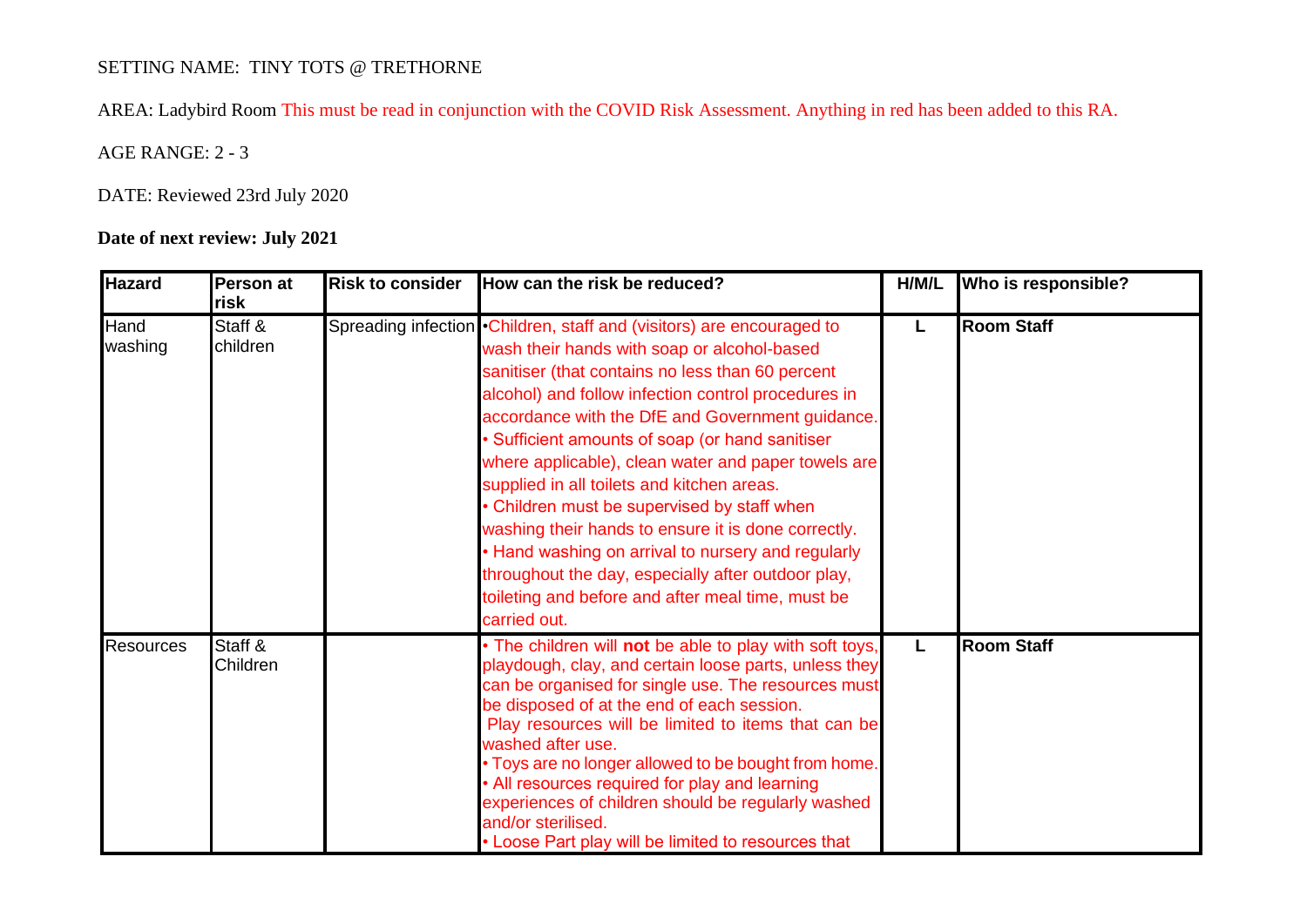|                                                              |                      |                                    | can be washed.<br>• The use of the sand pit will be strictly limited to the<br>use of 1 bubble group per day.<br>• Water play must not be shared across bubble<br>groups. Water play will be limited to;<br>Use by one bubble group<br>In Small quantities in the mud kitchen for<br>pouring and mixing. Antibacterial detergent<br>should be added.<br>Running water from a tap or hose pipe                                                                                                                                                                                                                                                          |   |                   |
|--------------------------------------------------------------|----------------------|------------------------------------|--------------------------------------------------------------------------------------------------------------------------------------------------------------------------------------------------------------------------------------------------------------------------------------------------------------------------------------------------------------------------------------------------------------------------------------------------------------------------------------------------------------------------------------------------------------------------------------------------------------------------------------------------------|---|-------------------|
| Cleaning                                                     | Staff &<br>children  |                                    | Spreading infection •Enhanced cleaning to be undertaken twice a day,<br>where required for example surfaces, toys, light<br>switches, door handles.<br>Equipment used by staff such as stationary,<br>tablets, i-pods. should be allocated to individual staff<br>members where possible and cleaned regularly.<br>• Soft furnishing must be washed after use, if this<br>isn't possible then the items are bagged, labelled<br>and quarantined for 72 hours.<br>• Toys - after daily use toys are placed to one side<br>to be soaked in Milton for 15 minutes or sprayed<br>with anti-bacterial spray.<br>Sink areas are cleaned down after each use. | L | <b>Room staff</b> |
| Small<br>furniture                                           | Children &<br>adults | Tripping                           | Clear pathways and circulation routes<br>Furniture height appropriate to age<br>Check condition<br>Dispose of damaged furniture                                                                                                                                                                                                                                                                                                                                                                                                                                                                                                                        | L | Room staff        |
| Storage<br>Racks                                             | Children             | Crushing                           | The racks must always be placed against a solid<br>wall to give additional stability and prevent them<br>toppling over. Castors locked.                                                                                                                                                                                                                                                                                                                                                                                                                                                                                                                | L | Room staff        |
| Furniture on<br>castors                                      | Children &<br>adults | Movement<br><b>Trapped fingers</b> | Make daily checks<br>Lock castors                                                                                                                                                                                                                                                                                                                                                                                                                                                                                                                                                                                                                      | L | Room staff        |
| Soft<br>furnishings:<br>Rugs<br><b>Cushions</b><br>Bean bags | Children &<br>adults | Tripping                           | Zoned in an area, zoned from main circulation<br>routes.<br>Where possible, furniture placed on top of rugs to<br>prevent slipping.<br>Where possible soft furnishings have been                                                                                                                                                                                                                                                                                                                                                                                                                                                                       | L | Room staff        |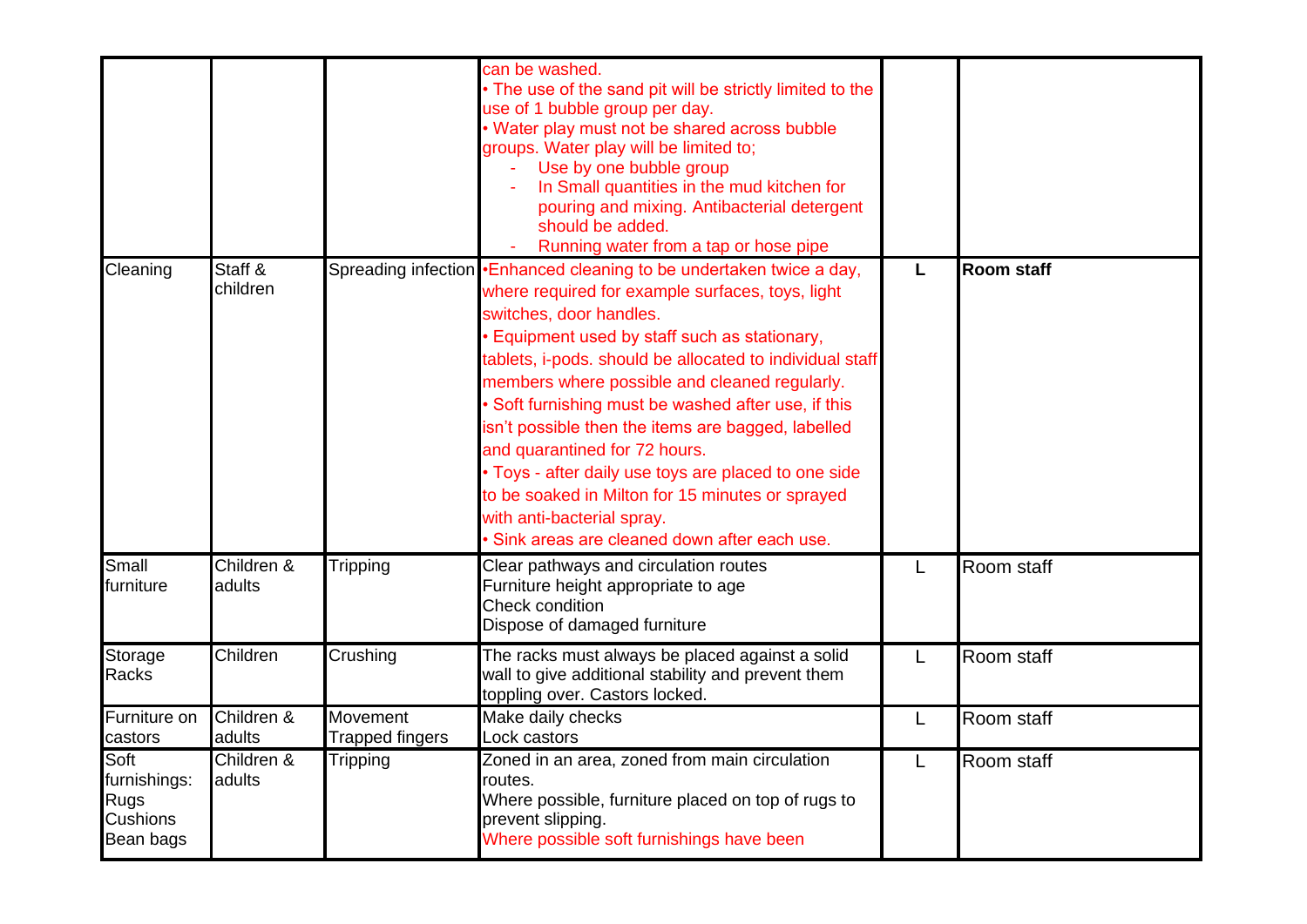| <b>Curtains</b><br><b>Blind cord</b> |                      |                                                                            | removed.<br>Ensure that the cord is always secured on the cleat.                                                                                                                                                                                                                               | L |                                                |
|--------------------------------------|----------------------|----------------------------------------------------------------------------|------------------------------------------------------------------------------------------------------------------------------------------------------------------------------------------------------------------------------------------------------------------------------------------------|---|------------------------------------------------|
| Sink                                 | Children &<br>adults | <b>Burning</b>                                                             | Water temperature appropriately set by plumber                                                                                                                                                                                                                                                 | L | Room staff                                     |
| Sink storage<br>and unit<br>doors    |                      | Trapping fingers<br>Ingestion                                              | No hazardous substances to be stored.                                                                                                                                                                                                                                                          |   |                                                |
| Worktop                              |                      | Head bump                                                                  | Pad corners of work surfaces.                                                                                                                                                                                                                                                                  | L |                                                |
| Main Storage Children &<br>cupboard  | adults               | Trapping fingers<br><b>Manual Lifting</b>                                  | Children MUST not open the doors or access the<br>cupboard.<br>Large / heavy items to be stored on lower shelves.<br>Correct lifting procedure must be followed to<br>minimise injury and Manual handling policy must be<br>adhered to.                                                        | L | Room staff                                     |
| Serving<br>Hatch                     | Children             | Hot food<br>transported to<br>table<br>Children reaching<br>into the hatch | When carrying hot food ensure that children are<br>seated at the table or away from the serving hatch.<br>Keep hot food and drink out of the reach of children<br>so avoid leaving anything in the opening to the<br>hatch or on the wooden surround.                                          | L |                                                |
| Plug sockets                         | Children             | Electric shock                                                             | Set at 1200mm to the top of the switch and 400mm<br>to the bottom of the socket, in accordance with<br>building regulations. All sockets have been risk<br>assessed and appropriate safety measures are in<br>place to ensure the safety of the children.                                      | L | Henwood Electrical-<br>installation of sockets |
| Toys                                 | Children             | Choking                                                                    | Check toys regularly for small and loose parts<br>Dispose of broken toys<br>Assess suitability of toys during mixed age sessions<br>and transition times.<br>Store toys away properly.                                                                                                         | L | Room staff                                     |
| <b>Water Tray</b>                    | Children<br>adults   | Drowning                                                                   | Spreading infection Water play must not be shared across bubble<br>groups. Water play will be limited to;<br>Use by one bubble group<br>In small quantities in the mud kitchen for<br>pouring and mixing. Antibacterial detergent<br>should be added.<br>Running water from a tap or hose pipe | L | Room staff                                     |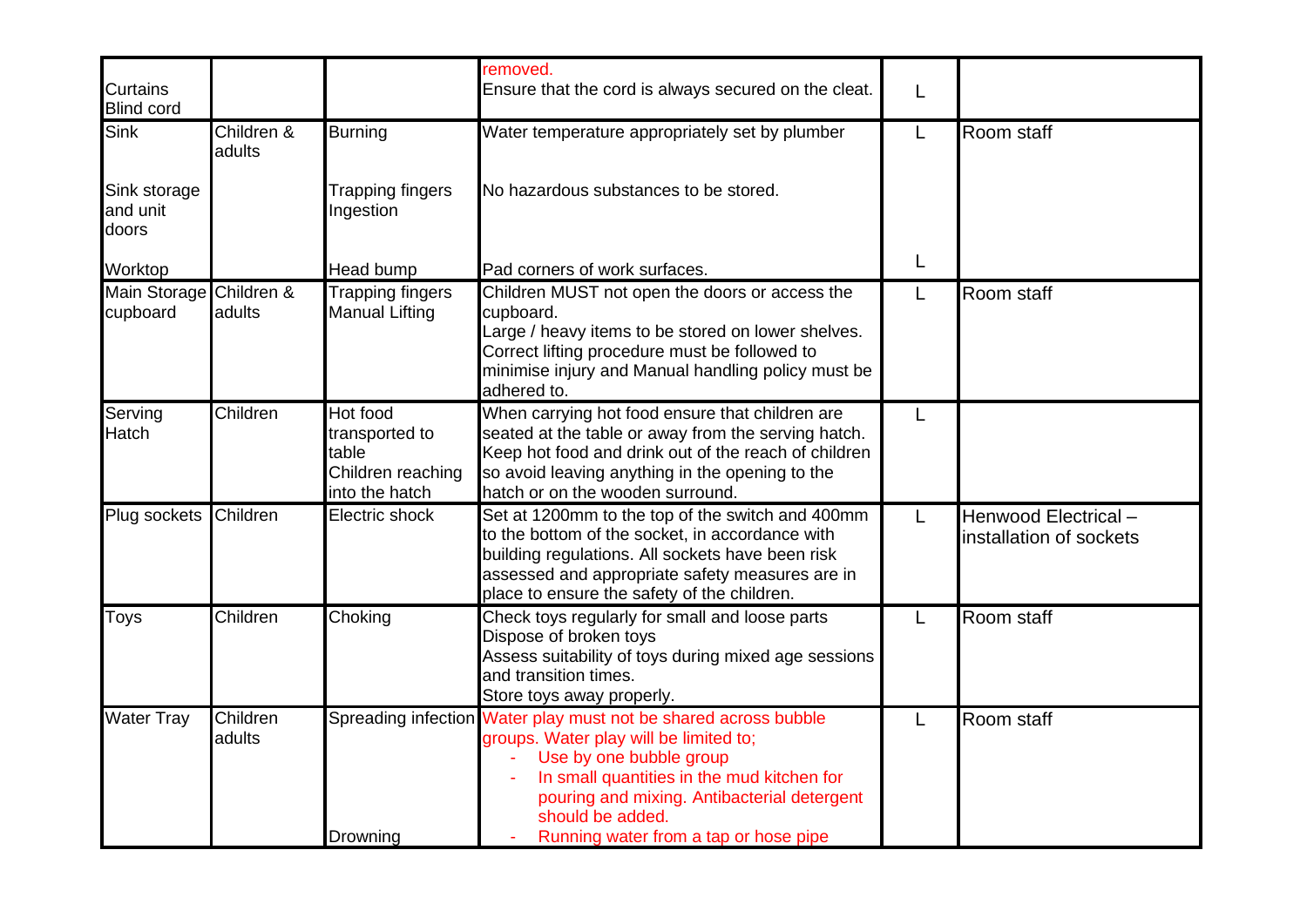|                                       |                           | Back sprains,<br>strains                                                                 | Fill water to only 1/3 full<br><b>Adult supervision</b><br>Castors to remain locked<br>2 adults to lift to fill and empty tray<br>Correct lifting procedure must be followed to<br>minimise injury<br>Manual handling policy must be adhered to                                                                                                                                                                                                    |   |                          |
|---------------------------------------|---------------------------|------------------------------------------------------------------------------------------|----------------------------------------------------------------------------------------------------------------------------------------------------------------------------------------------------------------------------------------------------------------------------------------------------------------------------------------------------------------------------------------------------------------------------------------------------|---|--------------------------|
| Changing<br>Area                      | children                  | Falling, children<br>pulling out the<br>steps and<br>accessing the unit<br>by themselves | The nappy changing risk assessment must be<br>adhered to. Staff must have a DBS in place before<br>changing children.<br>Make sure the steps are pulled out fully and locked.<br>A wooden wedge must be inserted at the base of<br>the steps so the children can not pull them out.<br>DO NOT leave a child unattended on the changing<br>surface.<br>Place the child on the floor before pulling up their<br>trousers and putting on their shoes. | L | Room staff<br>Management |
|                                       |                           | Contact with<br>faeces and bodily<br>fluids                                              | Make sure that staff have all equipment required<br>before changing the child<br>Wear PPE including disposable aprons<br>Wash hands before and after changing<br>Dispose of nappies in the yellow bin which must be<br>fitted with a yellow bag<br>Yellow bin to be emptied daily.                                                                                                                                                                 |   |                          |
| Lifting<br>children                   | <b>Adults</b>             | Back sprains and<br>strains                                                              | Staff must use the steps on the changing unit to<br>avoid lifting children.<br>Correct lifting procedure must be followed to<br>minimise injury<br>Manual handling policy must be adhered to and<br>training kept up to date with Citation.                                                                                                                                                                                                        |   | <b>All staff</b>         |
| <b>Spills</b><br><b>Bodily Fluids</b> | Children<br><b>Adults</b> | Slipping                                                                                 | Wear the correct PPE<br>Make the area safe and prevent children from<br>entering the area<br>Immediately mop up spillages with disposable paper<br>Refer to procedure for cleaning, removal and<br>disposal of bodily fluids.                                                                                                                                                                                                                      |   | Room staff               |